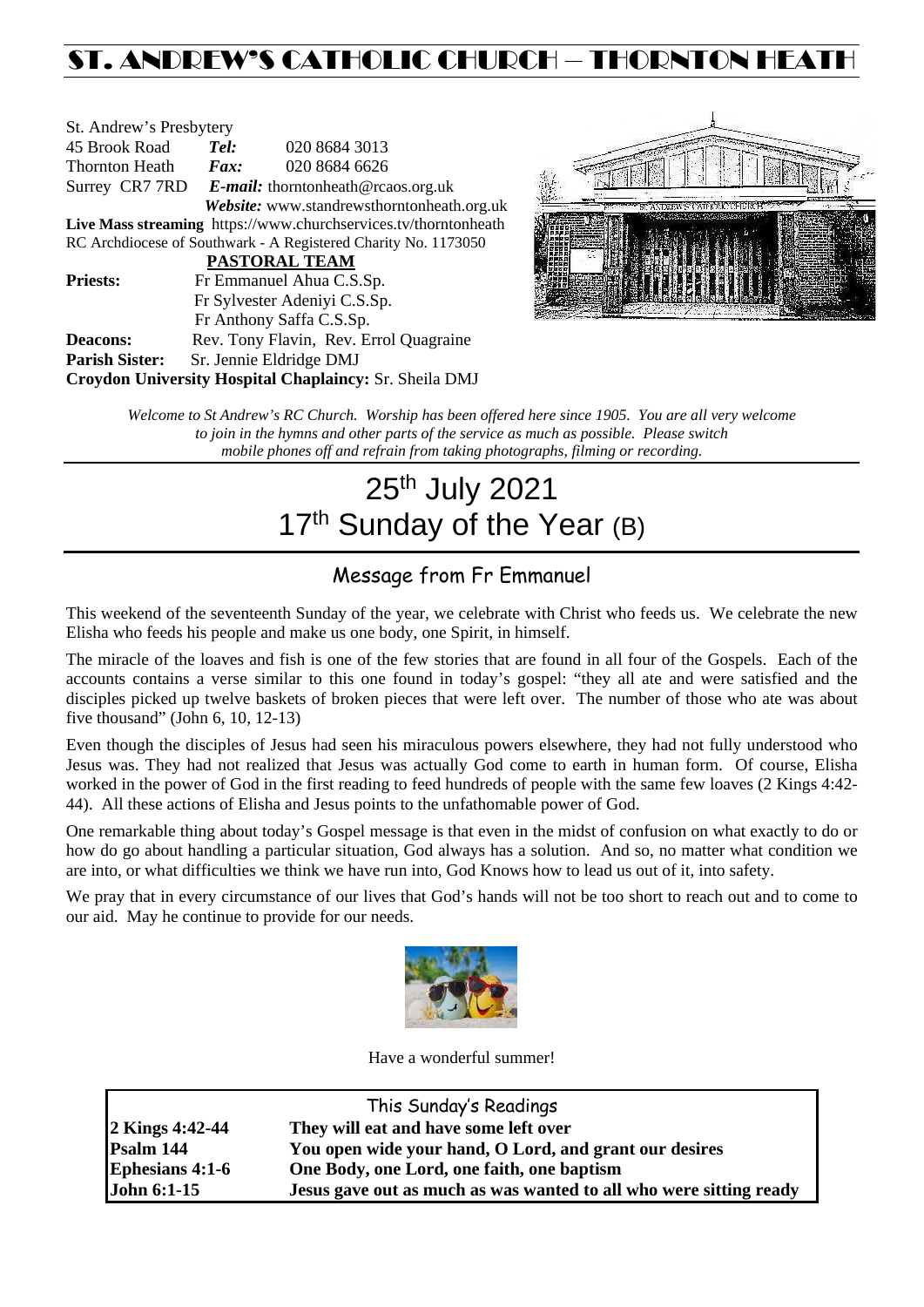| UNIY JUI ING WEGN              |                         |                                        |                                    |  |  |  |
|--------------------------------|-------------------------|----------------------------------------|------------------------------------|--|--|--|
| Sunday $25^{th}$ July          |                         | 6.00pm (Saturday) First Mass of Sunday | For the People of the Parish       |  |  |  |
| $17th$ Sunday of the Year      | $9.30$ am               | <b>Mass</b>                            | The Etuka Family – God's Blessings |  |  |  |
|                                |                         |                                        | & Thanksgiving                     |  |  |  |
|                                | 11.30am                 | <b>Mass</b>                            | Canon John Naughton RIP Anniv      |  |  |  |
|                                | 6.00 <sub>pm</sub>      | <b>Mass</b>                            |                                    |  |  |  |
| Monday $26^{th}$ July          | 7.30am                  | <b>Mass</b>                            | Dannette Sawyer - Birthday         |  |  |  |
|                                | 10.00am                 | <b>Mass</b>                            | Cosmas O. Iwuagwu RIP Anniv        |  |  |  |
| Tuesday $27th$ July            | 7.30am                  | <b>Mass</b>                            | <b>Yves Castanet RIP</b>           |  |  |  |
|                                | 10.00am                 | <b>Mass</b>                            |                                    |  |  |  |
| <b>Wednesday 28th July</b>     | 7.30am                  | <b>Mass</b>                            |                                    |  |  |  |
|                                | 10.00am                 | <b>Mass</b>                            | Paul Etuka RIP                     |  |  |  |
| Thursday $29^{th}$ July        | 7.30am                  | <b>Mass</b>                            | Mateo Da Cruz - Wellbeing          |  |  |  |
|                                | 10.00am                 | Mass                                   |                                    |  |  |  |
| Friday $30th$ July             | $7.30$ am               | <b>Mass</b>                            | In Honour of Our Lady of Africa    |  |  |  |
|                                | 10.00am                 | Mass                                   | Norma Lynch & Family RIP           |  |  |  |
|                                | $10.30 - 12$ noon       | <b>Adoration</b>                       |                                    |  |  |  |
| Saturday 31 <sup>st</sup> July | 9.30am                  | Mass                                   | Mary Da Cruz - Birthday            |  |  |  |
|                                | $10.00 - 10.30$ am      | <b>Confessions</b>                     |                                    |  |  |  |
|                                | $5.00 - 5.30 \text{pm}$ | <b>Confessions</b>                     |                                    |  |  |  |
|                                | 6.00 <sub>pm</sub>      | <b>First Mass of Sunday</b>            | For the People of the Parish       |  |  |  |
| <b>Sunday 1st August</b>       | 9.30am                  | <b>Mass</b>                            | Peter Pires RIP Anniv              |  |  |  |
| $18^{th}$ Sunday of the Year   | 11.30am                 | <b>Mass</b>                            |                                    |  |  |  |
|                                | 6.00 <sub>pm</sub>      | Mass                                   |                                    |  |  |  |

Diary for the Week

Church cleaners: this week: Fifi's Group, next week: Sancho's Dusters (4.8.21), St Jude's Group (11.8.21) Judie's Crew (18.8.21), Fifi's Group (25.8.21), Sancho's Dusters (1.9.21), St Jude's Group (8.9.21)

### St. Andrew's Parish Notices

#### **SR MARY JUDE RIP**

*Message from Sr Sheila:*

Sr Mary Jude died peacefully in the Convent in West Wickham on Saturday  $17<sup>th</sup>$  July. Her death, though not unexpected, is a loss for her Congregation, her family and friends.

She was a local lady, having been born in Addiscombe 92 years ago. She was educated at D.M.J. schools in Sanderstead. She entered the Daughters of Mary and Joseph and made her First Vows in 1953 and her Final Vows in 1958. She trained as a teacher, then later she used her many talents in serving the Lord in many different places, Merrow, Scarborough, Herne Bay, West Wickham, Cornwall and Shirley. She came to St Andrew's as Parish Sister in 1998. She loved this Parish! As a member of the Pastoral Team she was kept busy in organising the Baptismal Programme, taking Holy Communion to the house-bound, meeting up with the All Abilities Group and she loved the Wednesday afternoon sessions of the "Club" in the hall with our senior parishioners. At home she shared in the cooking, shopping and gardening. She was very close to her nephews and nieces and loved their many visits with their growing families. In 2016 she moved to our lovely Convent in West Wickham where she received the care she needed at her advancing age. She was always happy to hear news of this parish. Thank you to those who visited her there.

Her family were with her when she finally went to the Lord. Please pray for her, for her family, her D.M.J. family and all those who mourn her death. At the moment we do not have a date for her funeral, which will probably be in the Convent Chapel in West Wickham. Further details will be posted in the porch.

May this gentle, kind Sister rest in peace and rise in glory.

#### **COVID-19**

Please see attached the new guidance received from the Diocese regarding the changes for our Church.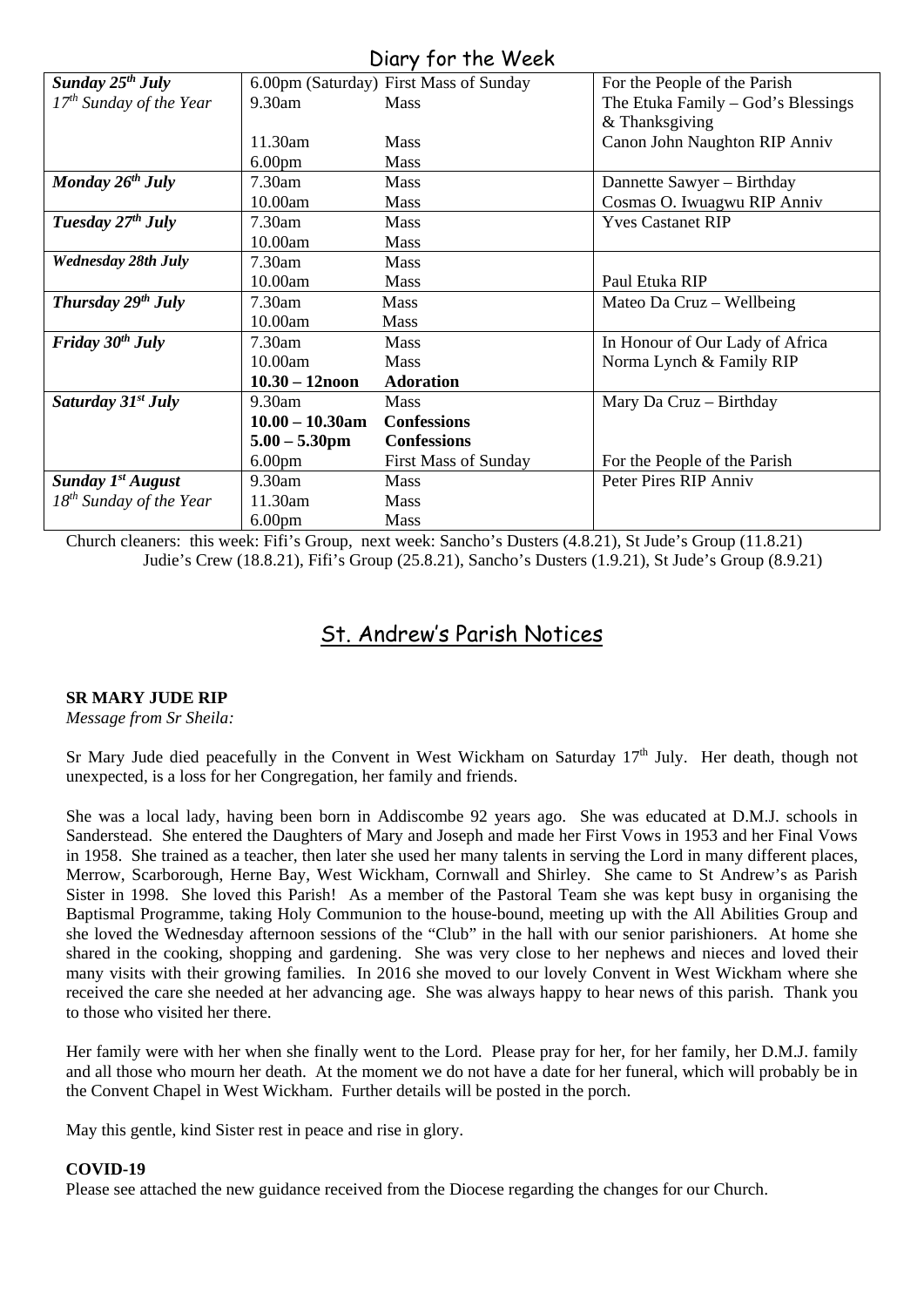#### **THE SACRAMENT OF CONFIRMATION 2021**

This is for candidates in year 9 and above this summer term. All who wish to be confirmed this year please speak to Sr. Jennie or a Catechist after any weekend Mass in July and stating reasons for wanting to be confirmed. Bishop Paul Hendricks has agreed to administer the Sacrament of Confirmation on Saturday 20<sup>th</sup> November.

For all candidates and their parents who have already spoken to us, the Confirmation Programme will commence with a candidates and their parents meeting at  $3.30 \text{pm}$  in the Church on Sunday  $5^{\text{th}}$  September. This will be followed by the First Session for candidates in the hall at 4.00 - 5.45pm.

#### **ADORATION**

Please come in and spend some time in the presence of Our Lord in the Blessed Sacrament for Adoration every Friday from 10.30am – 12noon.

#### **CHURCH CLEANERS WANTED URGENTLY**

We really need more people to help with the task of cleaning God's house. Especially over the past year the burden has fallen on just a few who are having to cope on their own so if you can spare an hour or two and would like to help by joining one of our groups, please contact Fifi on 07932 764273. Thank you.

#### **YOUTH CHOIR**

In anticipation of a return to leading the Mass once per month, we would be grateful if parents could kindly contact Maxine if you would like your child/children to sing in the youth choir at St Andrew's. Please call Maxine 07903 401107.

#### **ALL NATIONS CATHOLIC CHARISMATIC GROUP UK - FOODBANK**

The group have launched a food bank project in order to help families who are in need of extra help with regards to some food items. This will be held in St Andrew's hall every second Saturday every month until the end of the year. The next one will be on Saturday  $14<sup>th</sup>$  August approximately from  $12.00 - 1.00$ pm. We would welcome any food donations, tinned, dry packets, etc. Please see the poster in the porch for more info and contact details. If you know of any families who may benefit from this, please let them know.

#### **REPOSITORY**

The Repository will be open after the 9.30am and 11.30am Masses on Sunday.

#### **GIFT AID ENVELOPES**

Gift Aid envelopes for 2021/22 are available in the porch for collection. Please collect your envelopes after each Mass. This is also a good opportunity for you to sign up if you are not already in the scheme. The Gift Aid Scheme allows the parish to claim 25p tax back from HMRC for every £1 you donate. It will not cost you any extra. The only requirement is you must be paying UK tax. Please collect the relevant forms from the porch or pass your contact details to the parish office.

#### **CHURCH TOILETS**

Regrettably recently again our toilets have been left in a very dirty and unpleasant state. Please we ask if everyone who uses our toilets can leave them in a clean and tidy state and particularly *please can all parents accompany their children to use the toilets.* Unfortunately we are sorry to say that we will have to close the toilets if the damage continues.

#### **SCHOOL REFERENCES**

Fr Emmanuel will see parents for the school priest references on the following dates:

Tuesday  $31^{st}$  August 11.00 - 1.00pm and  $4.00 - 6.00$ pm Wednesday  $1^{st}$  September  $11.00 - 1.00$ pm Friday 3rd September 11.00 – 1.00pm Monday  $11^{th}$  October  $11.00 - 1.00$  pm and  $7.00 - 9.00$  pm Tuesday  $12<sup>th</sup>$  October  $7.00 - 9.00$ pm Wednesday  $13<sup>th</sup>$  October  $11.00 - 1.00$ pm

*Please note that these will be the only dates that Fr Emmanuel will see you to sign the school forms, so please make every effort to attend. In the last two years we have had to see many parents with very late forms giving lots of different excuses as to why they missed the original dates.*